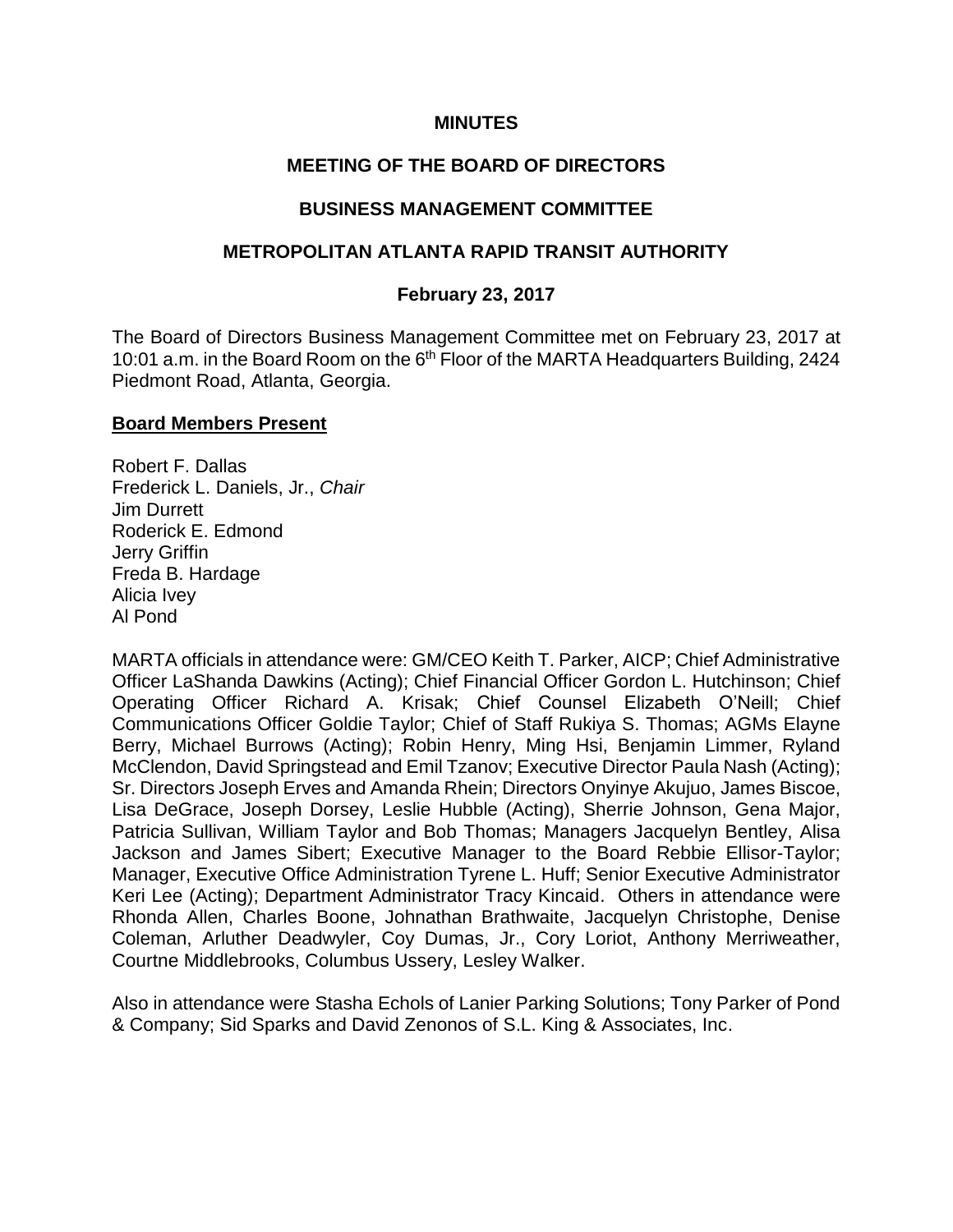# **Approval of the January 26, 2017 Business Management Committee Meeting Minutes**

On motion by Mr. Durrett seconded by Mr. Pond, the minutes were unanimously approved by a vote of 5 to 0, with 5 members present.

#### **Resolution Authorizing the Approval of a Modification to the Non-Represented Defined Benefit Pension Plan**

Mrs. Dawkins presented this resolution for Board of Directors' approval authorizing the General Manager/CEO or his delegate to (1) amend Section 6.02 of the Non-Represented Defined Benefit Pension Plan to increase the level of non-police employee contribution to the Plan from the current 6% to 7% percent and to increase the Transit Police contribution from the current 7.5% contribution to 8.5% contribution; and (2) amend Section 3.10 of the Plan to revise the current provision of an automatic annual 1% cost of living increase for pensioners and to provide instead for potential cost of living increase for pensioners when the determination is made by the Board of Directors that the Authority has the financial resources to authorize a cost of living adjustment.

Mr. Daniels asked how will this modification be communicated to employees.

Mrs. Dawkins said the communication plan has not be fully vested, but it will include written communication and small group meetings.

On motion by Mr. Durrett seconded by Mr. Pond, the resolution was unanimously approved by a vote of 7 to 0, with 7 members present.

# **Briefing – Grant Programs**

Ms. Akujuo briefed the Committee on the Strategic Vision for MARTA's Grant Programs.

# *MARTA FTA Grants*

- MARTA currently manages a total of \$218M of discretionary and oversight grants on behalf of others
- The Atlanta Streetcar Project represents \$98M of the \$207.5M FTA discretionary grants
- MARTA receives an average of \$89M in formula grants to primarily provide funding for State of Good Repair (SOGR) and Bus Operations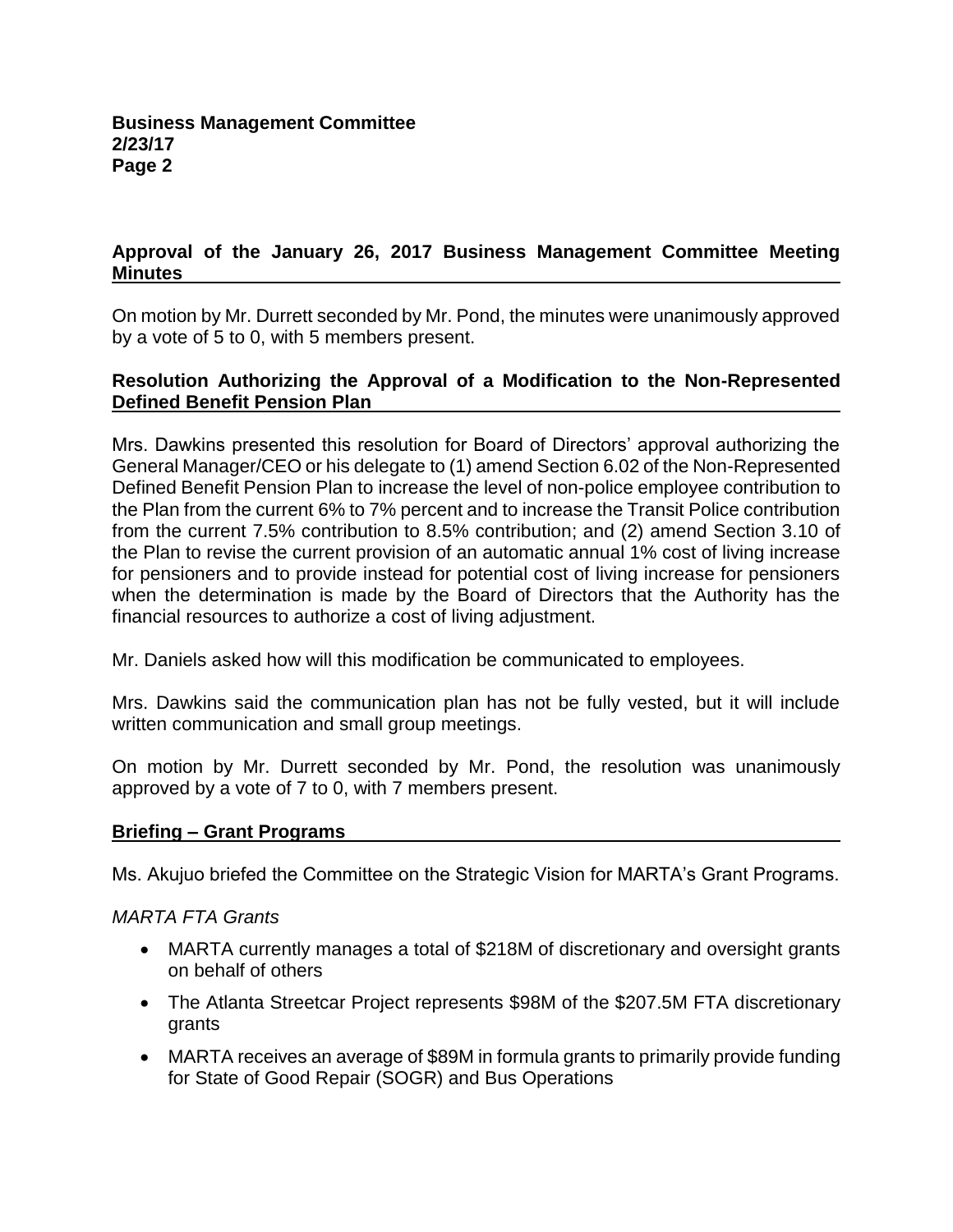*MARTA Formula Grant Breakdown*

- FY 2013 \$91.4M
- FY 2014 \$87.8M
- FY 2015 \$86.5M
- FY 2016 \$91M
- FY 2013-2016 Total \$356.7M
- MARTA receives an average of \$89M Annually; primarily for, SOGR and Preventative Maintenance

# *Preserving MARTA's Funds*

- In FY16, MARTA had five inactive grant funded projects that were in danger of being de-obligated
- MARTA developed an execution plan and presented it to the FTA to preserve the grants:
	- o Hamilton CNG Facility (three grants totaling \$19M): Bids open in February 2017
	- o Westline/BRT Study: MARTA Planning will use the funding to study locations listed for ART/BRT Fast Track (one grant totaling \$1M)
	- o Transit Enhancement Projects: Repurposing \$400K of grant funds for MARTA's new Art Program
	- o Atlantic Station: Closed out the grant
	- o Clean Fuels Project: Closed out the grant

# *MARTA's Current/Future Initiatives*

- Operations/Bus
	- o Electric Bus
	- o Electrification of Routes
	- o New CNG/Bus Procurement
- Arts/Non-Traditional
	- o Arts in Transit
		- Station Development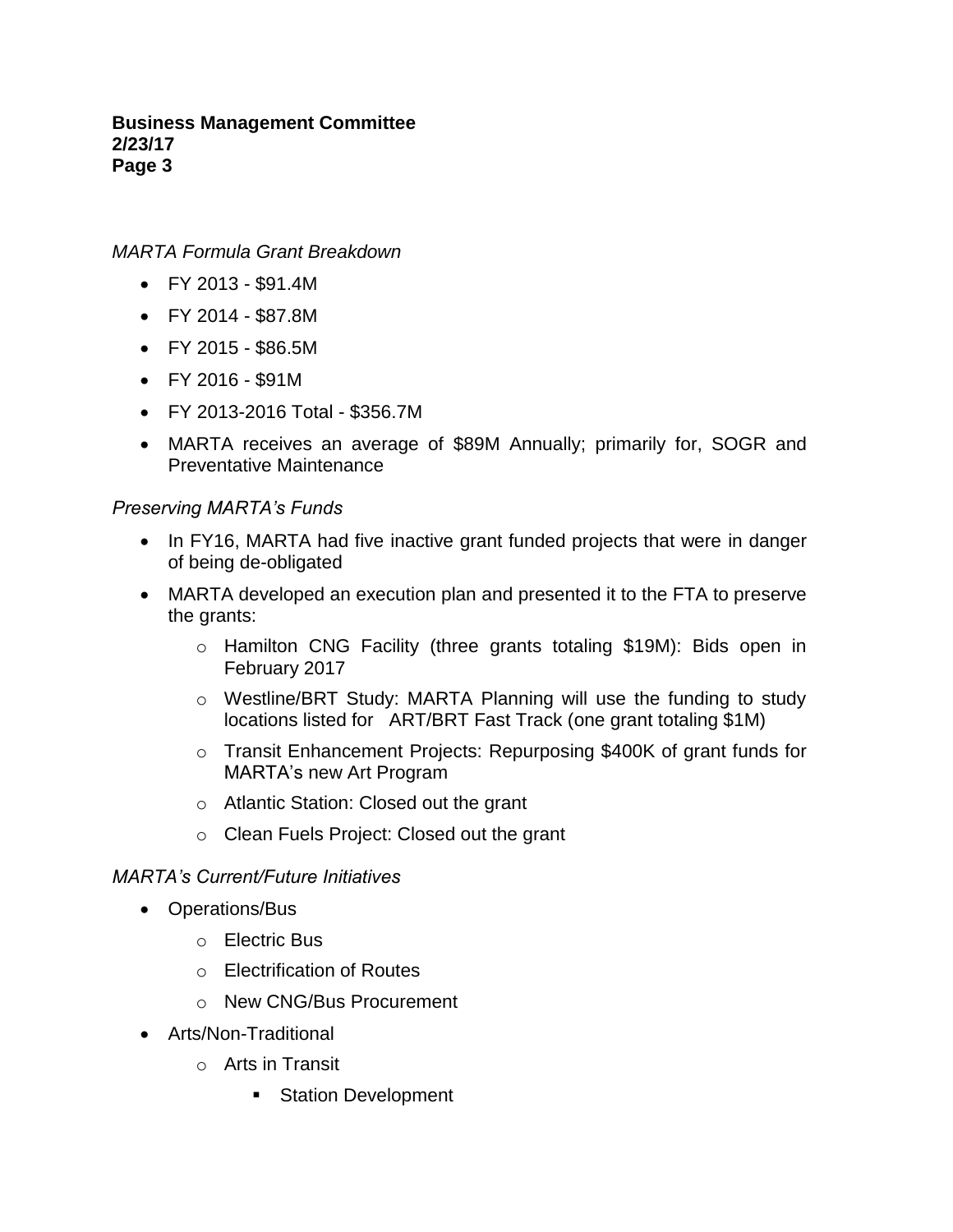- Murals
- Technology/ Security
	- o AVIS
	- o CCTV
	- o Full Scale Exercises
- Capital/Safety
	- o Station Renovation (Infill)
	- o Traction Power
	- o Signage

# *New Grant Strategy Steps*

- 1. Define goals and gather data
- 2. Form expectations: Reconcile goals and data
- 3. Create budget
- 4. Monitor outcomes: Analyze variances
- 5. Adjust budget, expectations, or goals

# *New Grant Strategy – Visibility, Sustainability, and Fundability*

- Strategically repurpose funding and seek more flex funding pass through agreements with the Federal Highway Administration
- Benchmark an average of \$30M-\$80M annually in discretionary funds from USDOT, FEMA-DHS, DOJ and Department of Energy
- Provide the FTA/Federal entities with advance notice of our plans and presentations about our project proposals/plans
- Increase engagement of Elected Officials and Congressional Staff beyond the State of MARTA event
- Build a Grants Regional Consortium with City of Atlanta, GDOT, SRTA and Stakeholder counties
- Increase coordination and preparation of project proposals and plans prior to meetings with members of Congress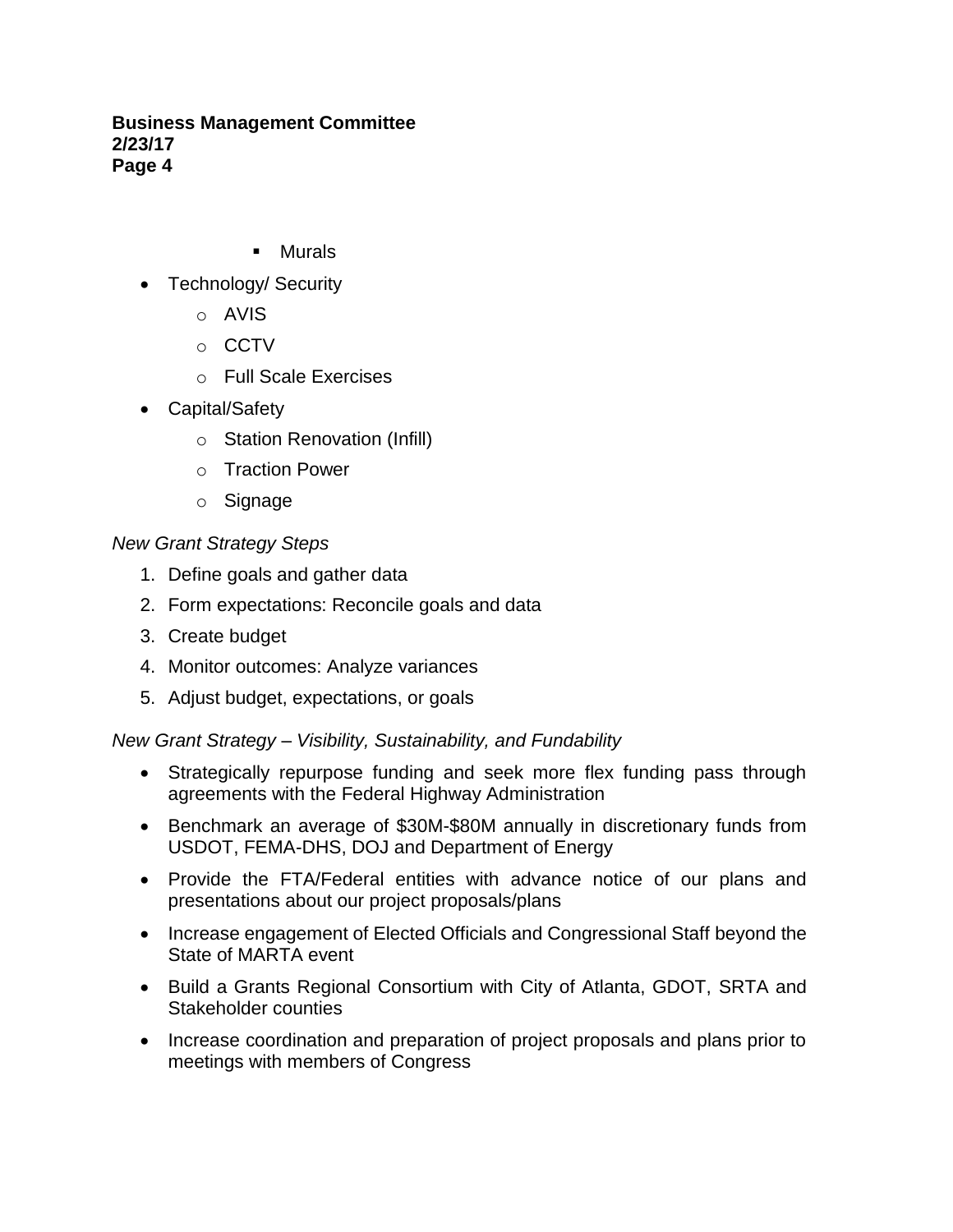Dr. Edmond asked if MARTA consistently has outstanding projects does it affect the ability to receive funds.

Ms. Akujuo said Dr. Edmond raised a good point, which is why timely project completion is actively part of the new Grants Strategy.

Dr. Edmond asked regarding open grants, how does MARTA compare with other agencies.

Ms. Akujuo said in comparison, MARTA is doing well.

Mr. Griffin asked about the Caltrans funding incident where Caltrans money was being held by the FTA.

Ms. Akujuo said this is an isolated case. There is an uncertainty right now due to the current administration.

Mr. Daniels said the Board will recall from the retreat how vital formula funds are. He asked when buses breakdown if MARTA has to put more money down.

Mr. Durrett asked how is MARTA perceived if the Authority repurposes funds.

Ms. Akujuo said it is generally seen as a good practice.

Dr. Edmond noted that senators are very engaged with the community right now. He said Georgia has a former governor that is in the administration – MARTA may find it beneficial to reach out to him.

Ms. Akujuo said AMRTA needs to increase its engagement with elected officials and congressional staff. She stated that it would also be beneficial to build a Grants Regional Consortium with the City of Atlanta, GDOT, SRTA, and stakeholders.

# **Briefing – FY2017 Capital Reporting**

Mr. Hutchinson briefed the Committee on MARTA's FY2017 Capital Reporting for six months thru December 31, 2016.

*Capital Performance Summary* 

- Total Sources of Funds
	- $\circ$  Actual: \$112.4M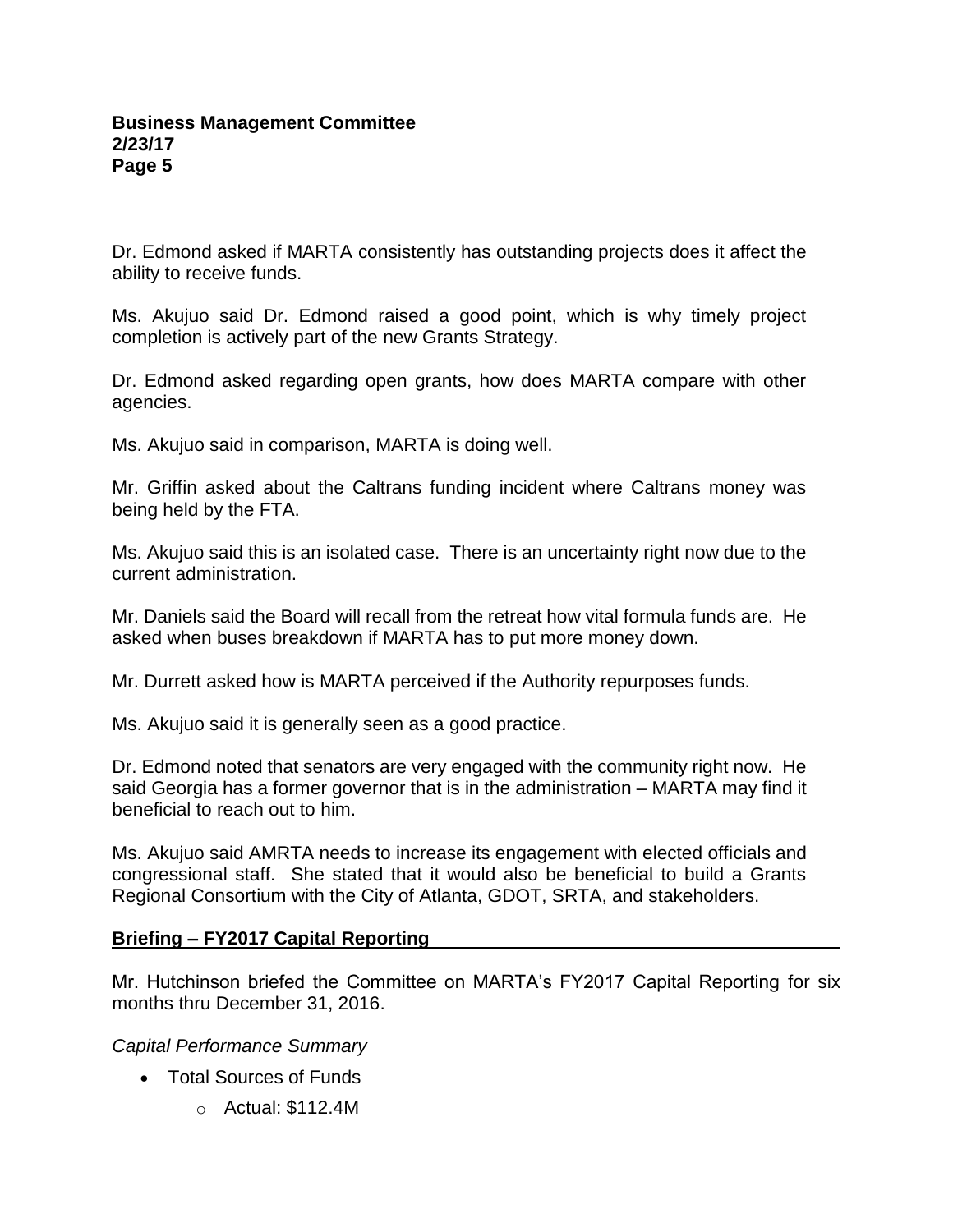- o Budget: \$125.9M
- o Variance: \$-13.5M, or -10.7%
- Total Uses
	- o Actual: \$138.8M
	- o Budget: \$175.4M
	- o Variance: \$36.6M, or 20.9%
- Under (Over)
	- o Actual: \$-26.4M
	- o Budget: \$-49.5M
	- o Variance: \$23.1M, or -46.7%

\*Budget and Actual do not reflect \$123MM carryover from prior year

*Capital Sources and Uses of Funds by Category* 

- Sources of Funds
	- o Sales Tax
		- Actual: \$96.6M
		- Budget: \$104.2M
		- Variance: \$-7.6M, or -7.3%
	- o Federal Funds
		- Actual: \$15.5M
		- Budget: \$21.0M
		- Variance: \$-5.5M, or -26.2%
	- o Other Revenue
		- Actual: \$0.3M
		- Budget: \$0.7M
		- Variance: \$-0.4M, or -57.1%
	- o Debt Issue
		- Actual: \$0.0
		- Budget: \$0.0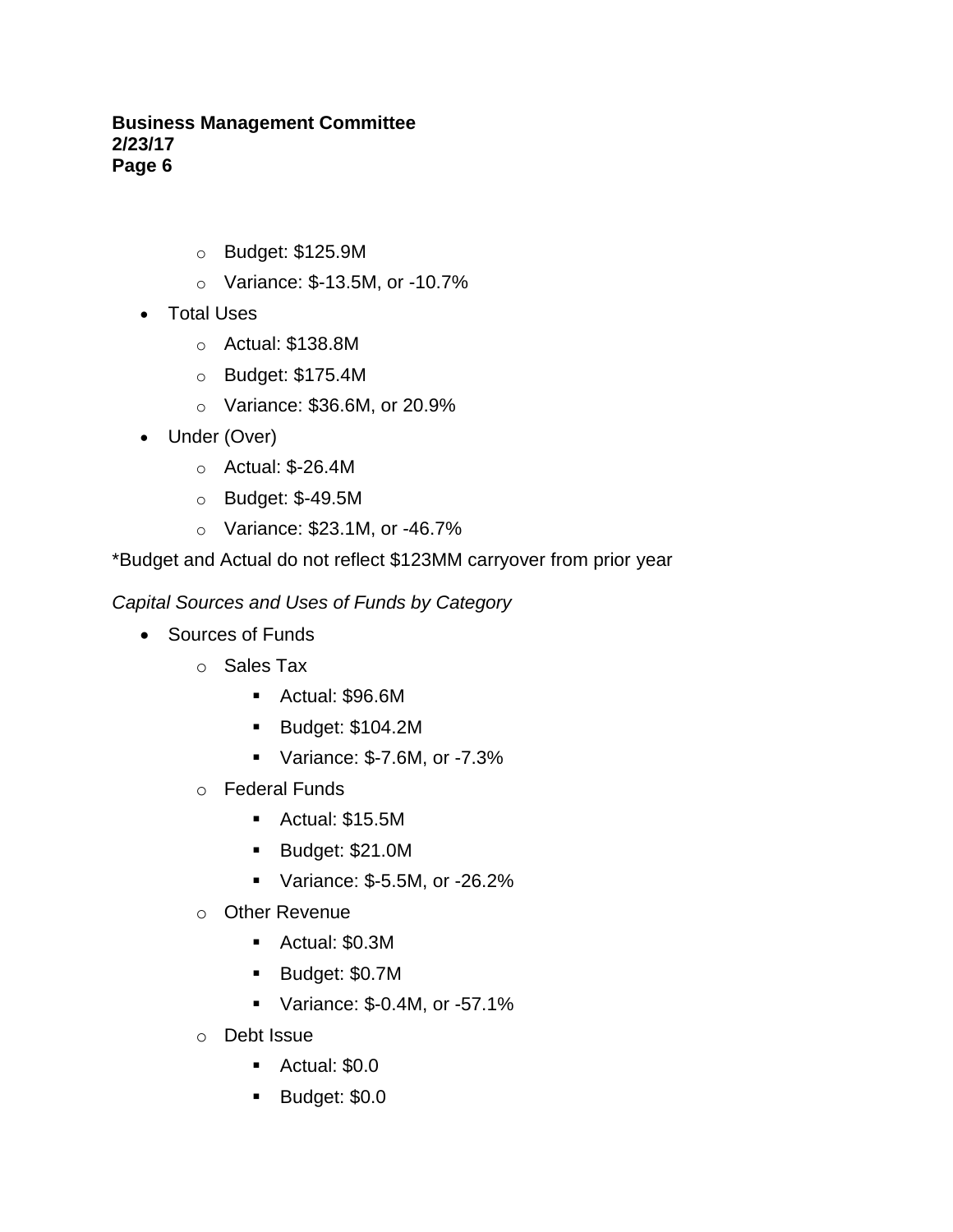- Variance: \$0.0, or 0.0%
- o Total Sources of Funds
	- Actual: \$112.4M
	- Budget: \$125.9M
	- Variance: \$-13.5M, or -10.7%
- Uses
	- o Vehicles
		- Actual: \$9.8M
		- Budget: \$8.0M
		- Variance: \$-1.8M, or -22.5%
	- o Facilities & Stations
		- Actual: \$10.8M
		- Budget: \$13.1M
		- Variance: \$2.3M, or 17.6%
	- o Maintenance of Way
		- Actual: \$1.9M
		- Budget: \$5.4M
		- Variance: \$3.5M, or 64.8%
	- o Systems
		- Actual: \$39.6M
		- Budget: \$61.4M
		- Variance: \$21.8M, or 35.5%
	- o Non-Assets
		- Actual: \$11.6M
		- Budget: \$14.3M
		- Variance: \$2.7M, or 18.9%
	- o Subtotal CIP
		- Actual: \$73.7M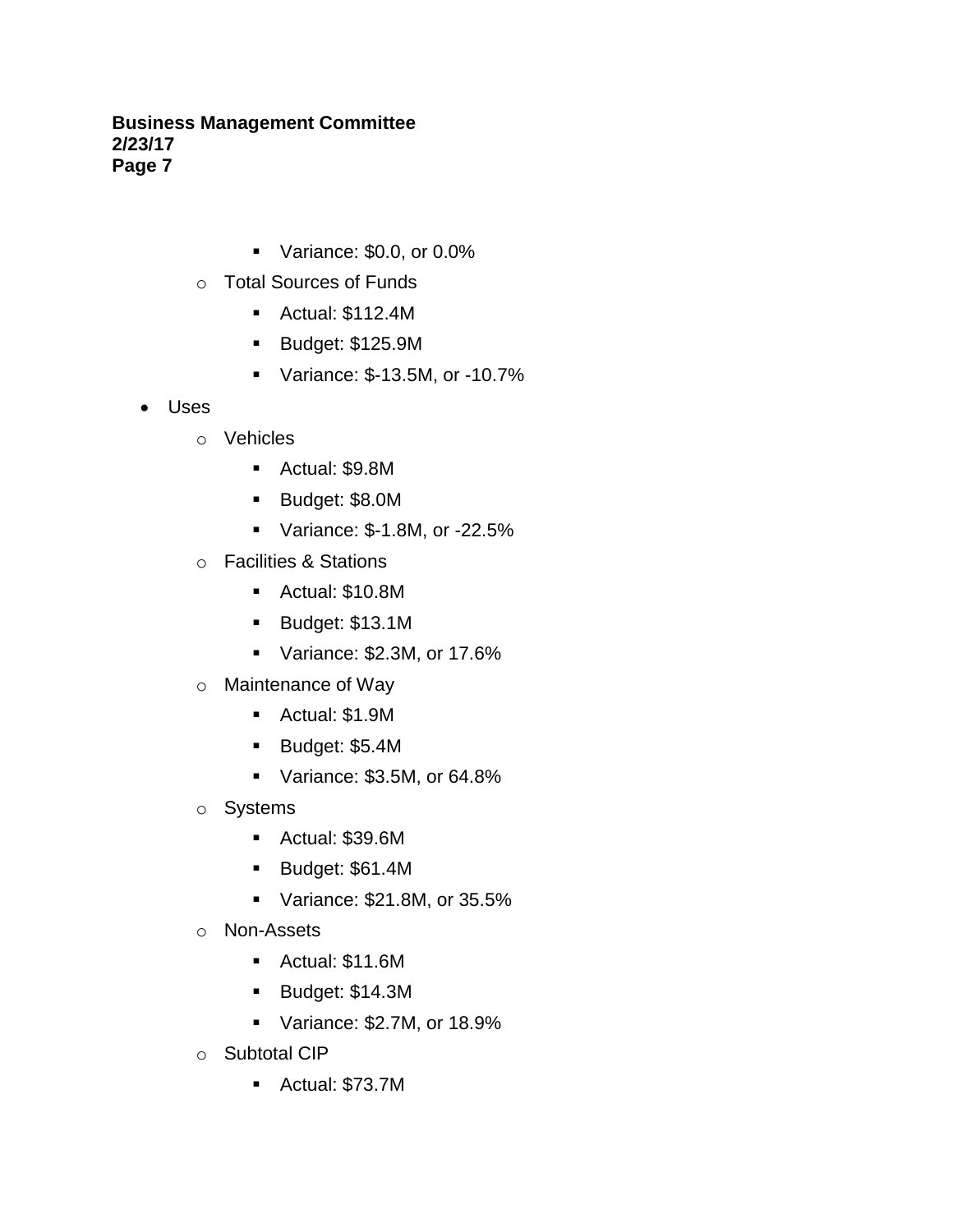- Budget: \$102.2M
- Variance: \$28.5M, or 27.9%
- o Debt Service
	- Actual: \$65.1M
	- Budget: \$73.2M
	- Variance: \$8.1M, or 11.1%
- o Total Uses
	- Actual: \$138.8M
	- Budget: \$175.4M
	- Variance: \$36.6M, or 20.9%
- Under/Over
	- o Actual: \$-26.4
	- o Budget: \$-49.5
	- o Variance: \$23.1, or -46.7%

# *FY17 Uses of Funds by Asset Category (\$ in Millions)*

- Facilities: \$10.8, or 15%
- Maintenance of Way: \$1.9, or 3%
- Non-Asset: \$11.6, or 16%
- Systems: \$39.6, or 54%
- Vehicles: \$9.8, or 13%

# *FY17 Top 10 Expenditures of CIP*

- Train Control Systems Upgrade: 11.8%
- Fire Protection Systems Upgrade: 9.1%
- Rehab Tunnel Ventilation Fans: 7.1%
- Facilities Upgrade Program: 5.6%
- MARTA Reliab Ctr Lfcy Enh Prog: 5.0%
- Brady Mobility Facility Phase I: 3.3%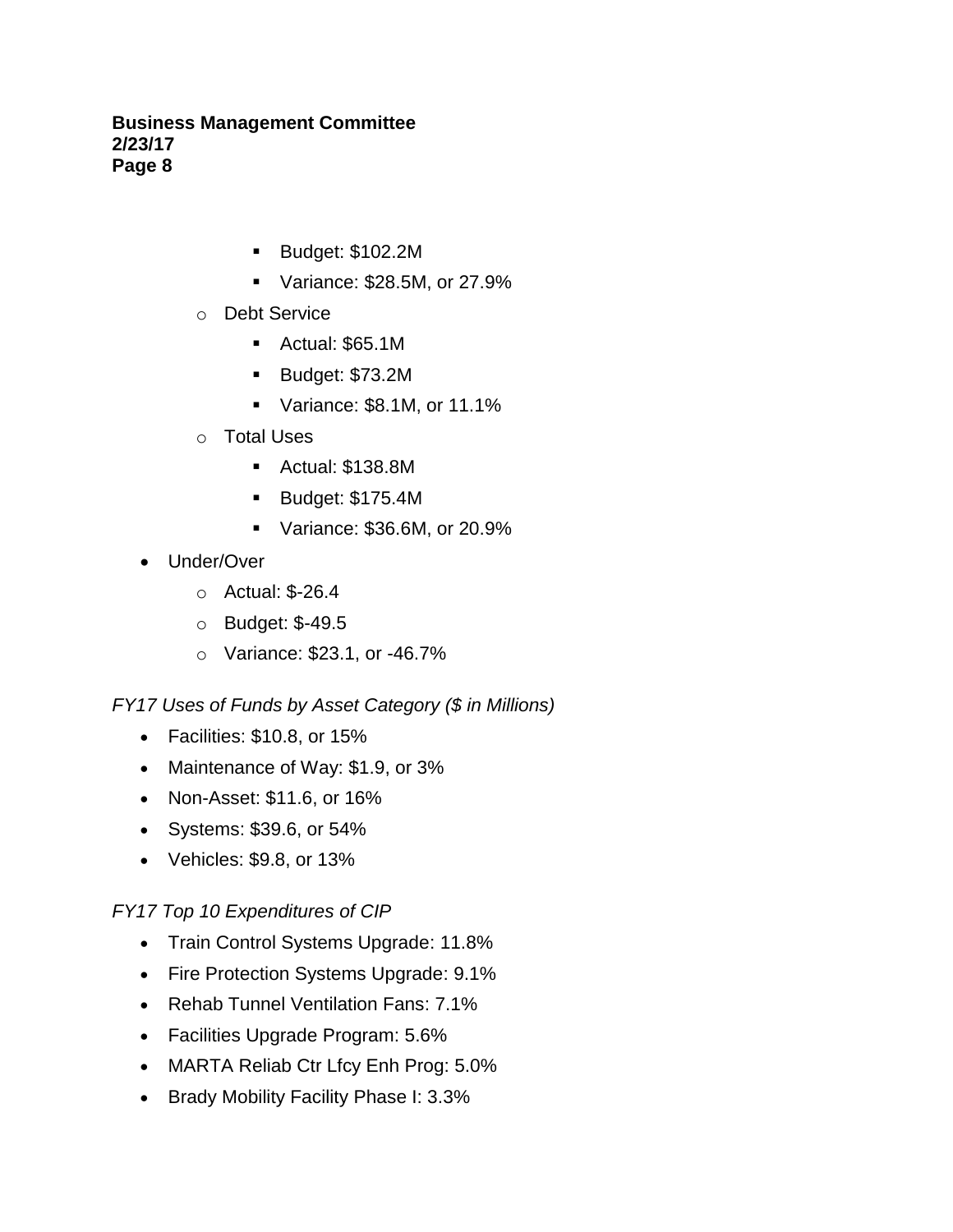- Research & Analysis Planning: 2.7%
- LCARE CQ312 84-Month Cycle: 2.6%
- Canine Team Program: 2.4%
- Tunnel Lighting: 2.0%
- Total: 51.6%

*FY17 Top 10 Underspent (\$ in millions)*

- Rehab Tunnel Ventilation Fans
	- $\circ$  Actual: \$5.2
	- o Budget: \$9.8
	- o Variance: \$4.6, or 46.8%
- Escalators Rehabilitation
	- $\circ$  Actual: \$0.1
	- o Budget: \$3.1
	- o Variance: \$3.0, or 95.5%
- Audio Visual Information Sys
	- $\circ$  Actual: \$0.4
	- o Budget: \$2.9
	- o Variance: \$2.6, or 87.2%
- Future Radio Infrastructure
	- o Actual: \$0.1M
	- o Budget: \$2.7M
	- o Variance: \$2.5M, or 95.6%
- UPS: Lakewood; Dunwoody; Medical Center
	- o Actual: \$0.7M
	- o Budget: \$2.6M
	- o Variance: \$2.0M, or 74.2%
- Mobile Fare Payment
	- o Actual: \$0.1M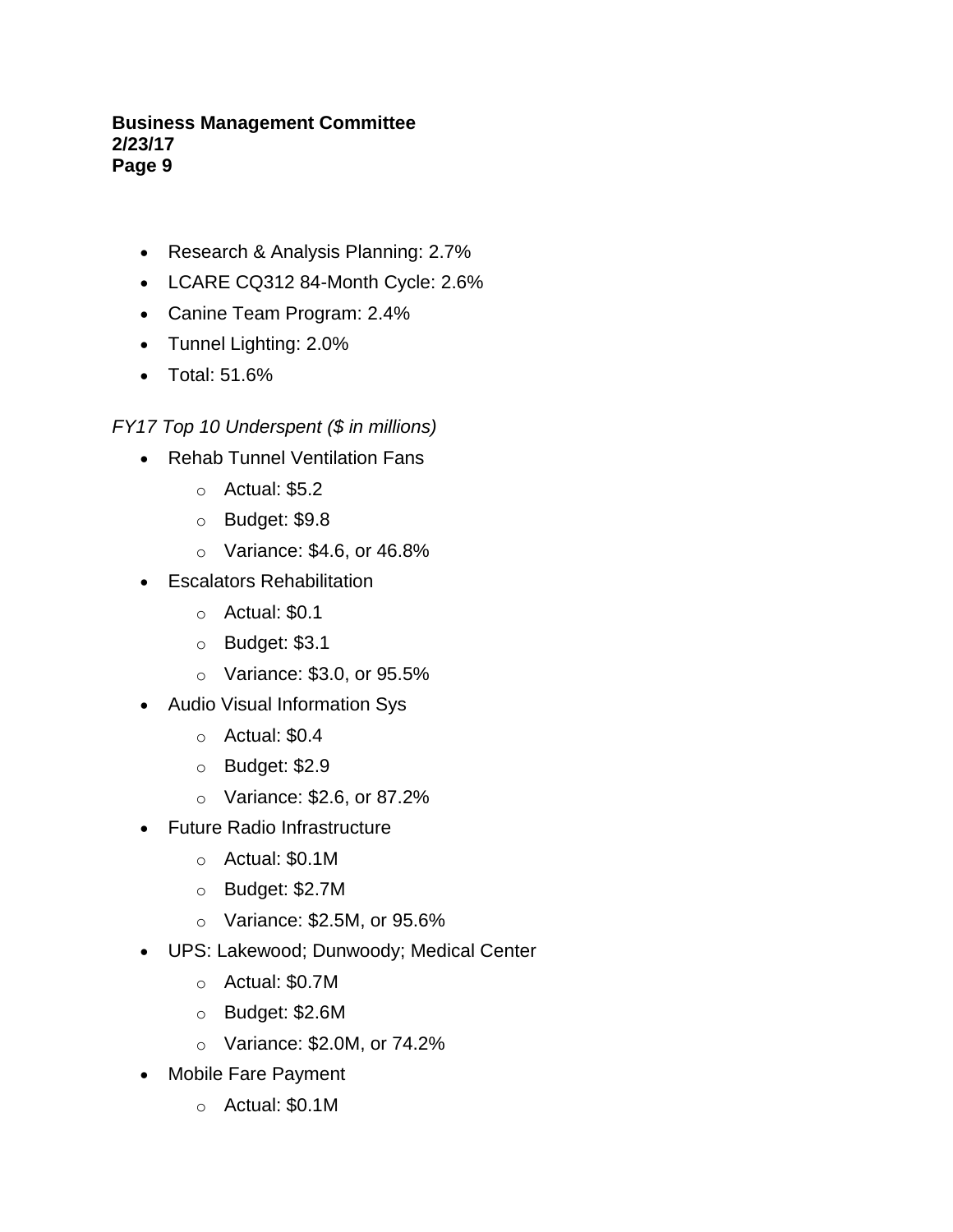- o Budget: \$1.6M
- o Variance: \$1.5M, or 92.2%
- Track Renovation-Phase IV
	- o Actual: \$0.7M
	- o Budget: \$2.0M
	- o Variance: \$1.3M, or 66.8%
- Repl. Impenance Bonds Ph2
	- o Actual: \$0.0
	- o Budget: \$1.2M
	- o Variance: \$1.2M, or 97.%
- Wayside Worker Sfy Equip Pilot
	- o Actual: \$0.3M
	- o Budget: \$1.5M
	- $\circ$  Variance: \$1.2M, or 80%
- Elevator Rehabilitation
	- o Actual: \$0.1M
	- o Budget: \$1.3M
	- o Variance: \$1.2M, or 90.6%
- Total
	- o Actual: \$7.7M
	- o Budget: \$28.7M
	- o Variance: \$21M, or 73.1%

# *FY17 CIP Expenditure Trend Analysis*

- Cumulative Actual to Date: \$73.7M
- Budget Total: \$255.8M
- Mr. Daniels asked when to does the clock start on these projects.

Mr. Parker said the moment they hit the CIP.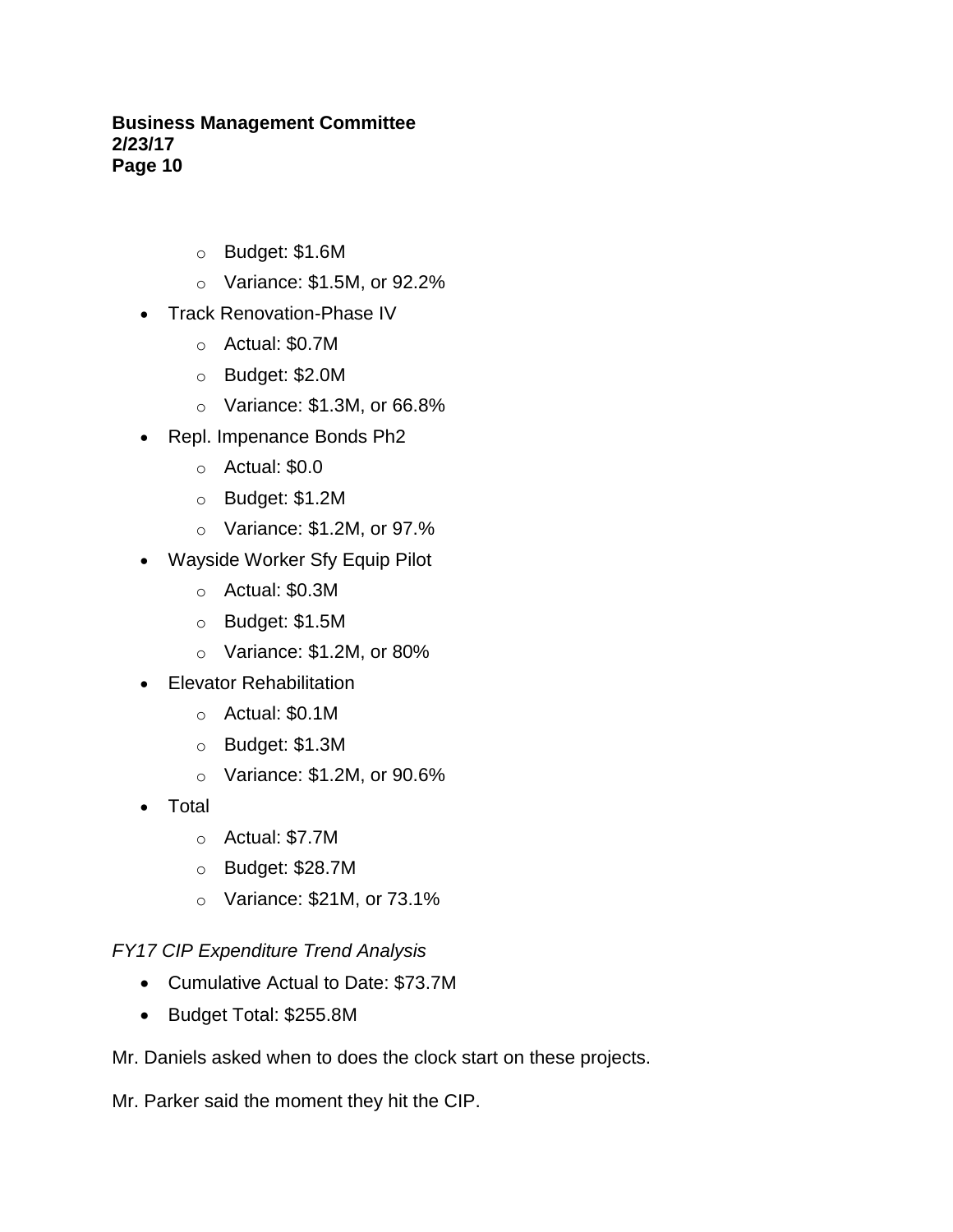Mr. Daniels said the Board needs to be clear on how funds are executed.

Mr. Springstead said MARTA is tracking within 85% of forecast. He also said staff will provide a State of Good Repair presentation in the coming months.

Dr. Edmond asked how much of the \$73.7M is soft costs.

Mr. Springstead said approximately 30%. He added that MARTA is downsizing consultants 10-15% each year, so the Authority will see a fairly significant decrease in costs.

Dr. Edmond requested a future update on contractors.

Mr. Griffin requested that the Board receive "a heads up" when a project is underway.

#### **Briefing – FY2017 December Budget Variance Analysis and Performance Indicators**

Mr. Hutchinson briefed the Committee on FY2017 December Budget Variance Analysis and Performance Indicators.

- MARTA was slightly under on Revenues and Expenditures
- Sales Tax improved but was still under budget
- Ad Valorem Tax remains strong
- Overtimes continues to run slightly high
- Overall, the upcoming month (January) is much stronger
- The Authority is using approximately 45% of Sales Tax to fund operations
- Ridership is off from prior year and projection
- Bus Mean Distance between Failure is lower than prior year
- For the first time in many years, Mobility On-Time Performance (OTP) exceeded 90%

Mr. Daniels expressed concern about the underperformance of the new buses.

Mr. Krisak said it has to do with defects. MARTA is putting together an action plan to address the issue.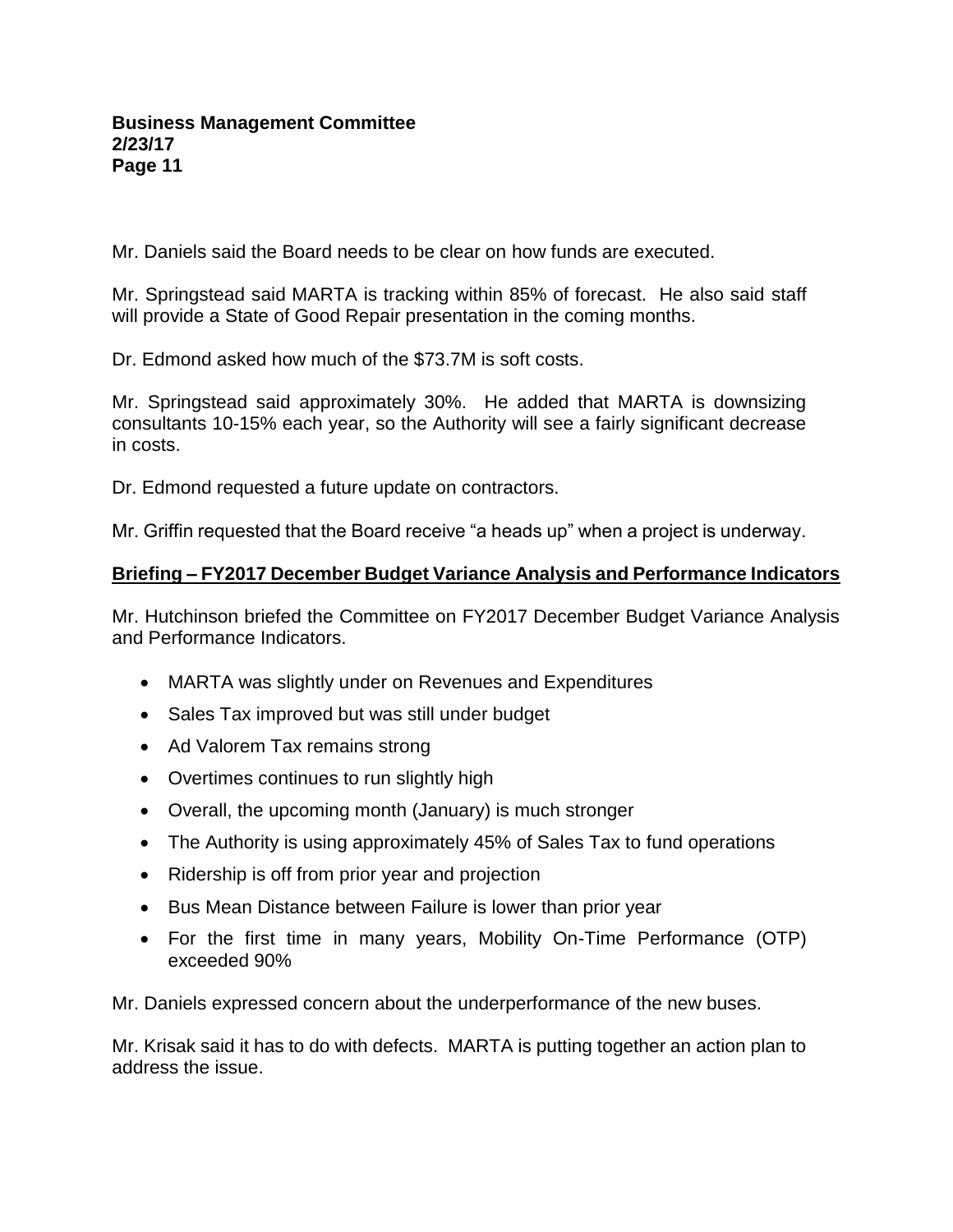# **Briefing – Parking Systems Automation**

Mr. Thomas briefed the Committee on MARTA's Parking Systems Automation.

# *Recent Paid Parking History*

- Prior to September 2013, MARTA's annualized parking revenue had declined over several years by \$0.7M to \$2.1M
- New Parking Services Management implemented financial controls to increase parking revenue in two years from \$2.1M to \$3M
- Automated Parking Access and Revenue Control was included in MARTA's Transformation Initiative (MTI) in 2013

# *MARTA Sourcing Initiative*

- MARTA released a Request for Proposals (RFP) for paid parking to increase revenue through automation of MARTA's paid parking services, replace worn/outdated equipment and reduce operational expenses
- MARTA received six (6) proposals from parking services vendors in response to the RFP
- The three finalists presented to the Technical Evaluation Team (TET) and Source Evaluation Committee (SEC)
- The SEC received a Best and Final Offer from each of the three finalists which were major national parking firms
- The three finalists provided:
	- o Key assumptions for the ten-year life of the contract and projected annual revenue
	- $\circ$  These assumptions were used by the providers to support the quaranteed revenue percentage that each finalist offered to MARTA

# *Conclusion*

- The expenses and projected revenue provided by the finalists were compared with MARTA's actual revenue over the past few years and compared with future projections
- The vendors' projected revenue growth was deemed to be overly optimistic and not reasonably attainable